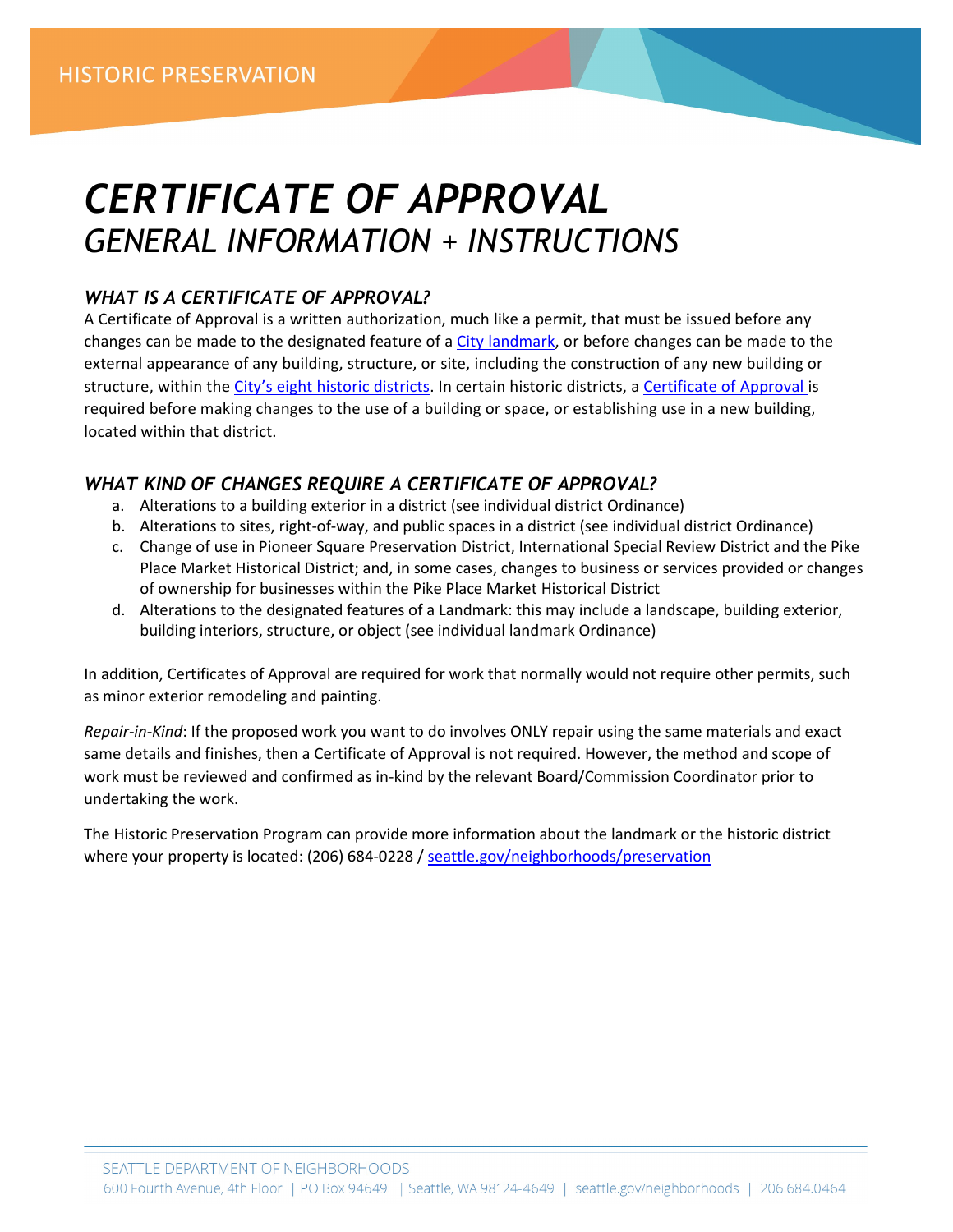# *HOW DO I GET A CERTIFICATE OF APPROVAL AND HOW LONG WILL IT TAKE?*

This section is a snapshot of the process for getting a certificate of approval. Language from the Seattle Municipal Code can be found later in this document and provides greater detail about some of these steps.











**1. Application submittal:** Certificate of Approval applications are submitted via the [Seattle Services Portal.](https://cosaccela.seattle.gov/Portal/welcome.aspx) Please refer to the application checklist later in this document to ensure that you have gathered the required submittal documents.

**2. Staff review of application:** Historic Preservation staff review applications to determine whether they are complete—that is, they are looking to see if all the items on the checklist are included and fulfill the code requirements. *Within twenty-eight (28) days of the application being filed,* staff notify the applicant in writing (a letter sent in the mail) whether the application is complete or what additional information is required. If additional information is provided by the applicant, staff notify the applicant in writing *within fourteen (14) days of receipt* whether the application is now complete or what additional information is necessary. Additional information may be requested at other times during this process.

**3. Board/Commission Review:** Board/Commission Review involves at least one review of a complete application. When reviewing an application, the Board/Commission uses its District / Landmark regulations, guidelines and Secretary of the Interior Standards to evaluate proposals. Depending on the Board/Commission, there will either be a vote on a decision as to whether a Certificate of Approval should be issued, issued with conditions, or denied, OR a vote on a recommendation to the Director of the Department of Neighborhoods as to whether a Certificate of Approval should be issued, issued with conditions, or denied. For larger, more complex applications, Board/Commission reviews and/or briefings may occur during the conceptual, design development and final "working drawings" stages of the project. **Other Reviews or Briefings:** Depending on the Board/Commission, proposals may require review by the Architectural/Design Review Committee (ARC) or a Use Review Committee prior to full Board/Commission review. See **District or Landmark pages** for Board/Commission meeting schedules.

**4. Certificate of Approval Issuance:** Typically, a Certificate of Approval will be issued within 28 days following the Board or Commission meeting, assuming no successful appeals have been filed. This 28-day period encompasses a *maximum 14-day period for issuing the decision* and an *exactly 14-day period for appeals*, as required in the code. The decision will be accessible via the **Seattle Services Portal**.

**Appeal:** Any interested person may appeal a decision of the Board/Commission to the City Hearing Examiner. Details about this process can be found later in this document.

# *SCHEDULING FOR BOARD REVIEW*

In order to have an application reviewed by the relevant Board or Commission, the application and all required documentation and any applicable fees must be submitted to the Board staff via the [Seattle Services Portal.](https://cosaccela.seattle.gov/Portal/welcome.aspx) Once the Board/Commission staff has determined that your application is complete, your proposal will be placed on the agenda for review at the Board/Commission's next regularly scheduled meeting. If you do not have the technological access or tools necessary to complete the application online through the Seattle Services Portal, please call 206-684-0228 and you can receive assistance for submitting using a hard copy application form.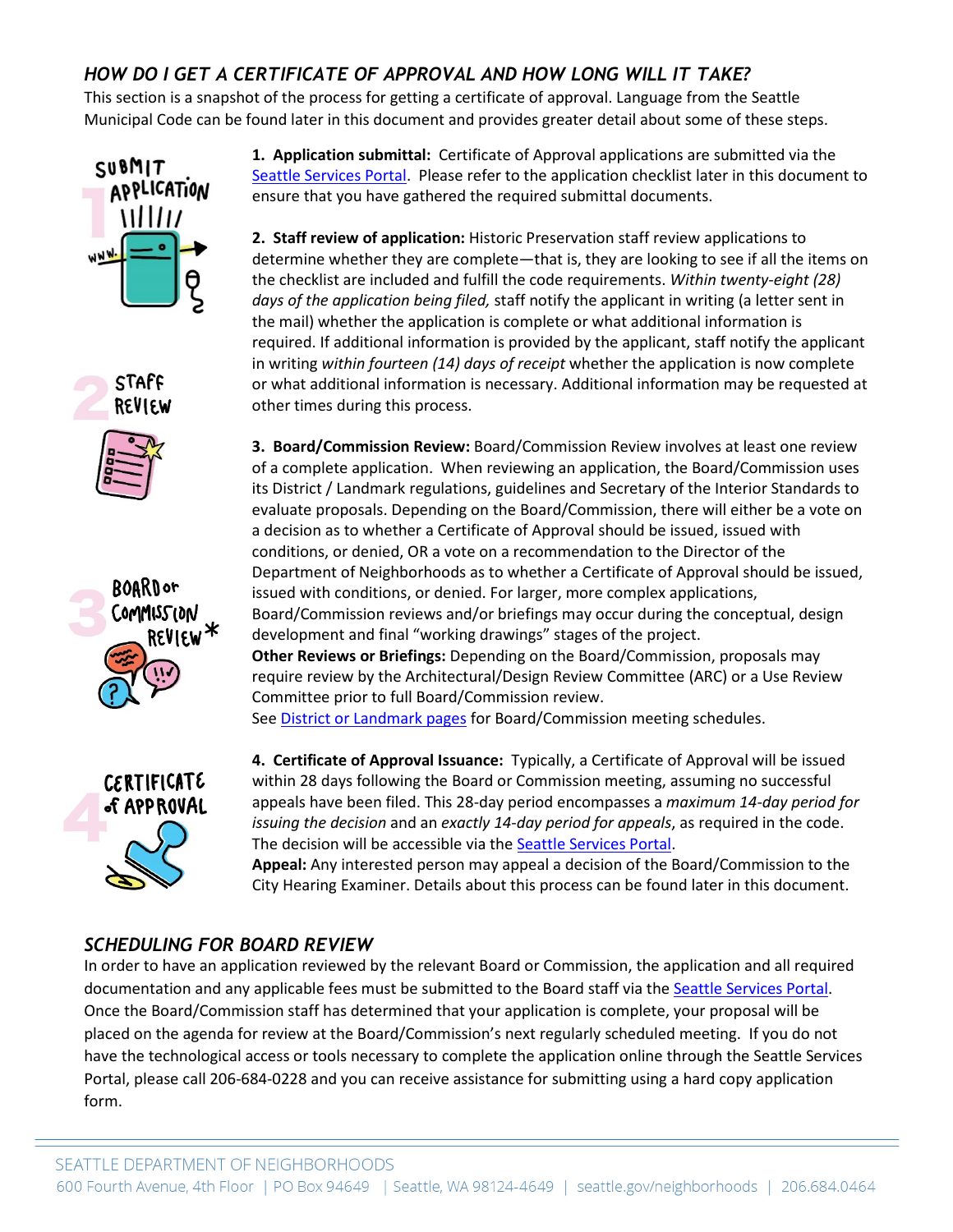#### *ASSISTANCE*

Copies of pertinent guidelines, procedures, development regulations, and other information are available for download on the **Historic Preservation Program's website**. You may request a hard copy by contacting the Board/Commission Coordinator (see below) at the Department of Neighborhoods, Seattle City Hall, 600 4th Avenue, 4th Floor, PO Box 94649, Seattle, Washington 98124-4649.

### *STAFF CONTACTS*

#### • Melinda Bloom

Administrative Specialist Phone: (206) 684-0228 Email: melinda.bloom@seattle.gov

#### • Rebecca Frestedt

Coordinator for Columbia City Landmark District and International Special Review District Phone: (206) 684-0226 Email: rebecca.frestedt@seattle.gov

#### • Minh Chau Le

Coordinator for Pike Place Market Historical District and Ballard Avenue Landmark District Phone: (206) 684-0229 Email: minhchau.le@seattle.gov

#### • Genna Nashem

Coordinator for Pioneer Square Preservation District, Harvard Belmont District and Fort Lawton Historic District Phone: (206) 684-0227 Email: genna.nashem@seattle.gov

#### • Erin Doherty

Landmarks Coordinator for all neighborhoods (except Downtown, South Lake Union, First Hill, and Pike/Pine); and the Sand Point Naval Air Station District Phone: (206) 684-0380 Email: erin.doherty@seattle.gov

#### • Sarah Sodt

City Historic Preservation Officer, Coordinator for Downtown, South Lake Union, First Hill, and Pike/Pine Phone: (206) 615-1786 Email: sarah.sodt@seattle.gov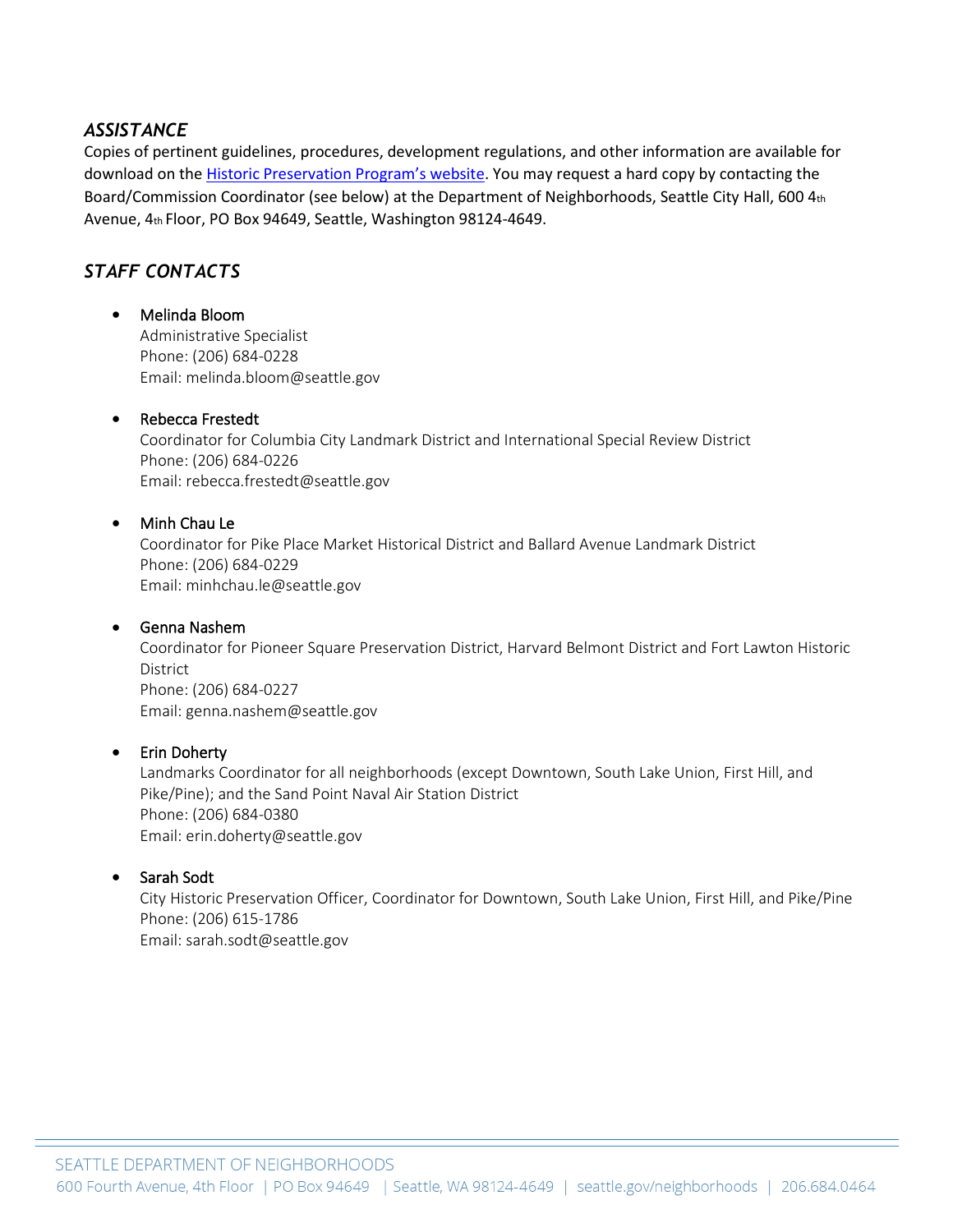# CERTIFICATE OF APPROVAL APPLICATION **INSTRUCTIONS**

Please read all of the Application Instructions and General Information sections of this document carefully before submitting your Certificate of Approval application through th[e Seattle Services Portal.](https://cosaccela.seattle.gov/Portal/welcome.aspx)

Refer to the checklists below and make sure you have all the relevant required submittal items in electronic format before you begin the online submittal process. Where possible and according to section, combine files into single pdfs rather than uploading individual documents. Incomplete applications will not be scheduled for Board review. For Board/Commission members to properly act on a Certificate of Approval request, they require an accurate and thorough understanding of the proposal.

If you have questions about the process or what is required to be submitted for your specific proposal, please contact the relevant Board/Commission coordinator.

# **APPLICATION SUBMITTAL DOCUMENTS CHECKLISTS FOR DESIGN AND/OR USE**

# *DESIGN APPLICATION CHECKLIST*

#### [ ] **Description of Proposed Work \***

- Describe the proposed work and any changes it will make to the landmark/historic district building or property. All items must be included in this application. (Attach additional pages if necessary.)
- For proposals that include demolition of a structure or object:
	- o A statement of the reason(s) for demolition
		- o A description of the replacement structure or object
- If the proposal includes replacement, removal, or demolition of existing features, a survey of the existing conditions of the features being replaced, removed, or demolished. Please check with Board/Commission staff if you need more detailed instructions.

#### [ ] **Set of scale drawings with all dimensions shown:**

- A site plan of existing conditions, showing adjacent streets and buildings and a site plan showing proposed changes;\*
- A floor plan showing the existing features and a floor plan showing the proposed new features or changes;\*
- Elevations and sections of both the proposed new features and the existing features'\* construction details;
- A landscape plan showing existing features and plantings, and another landscape plan showing proposed site features and plantings.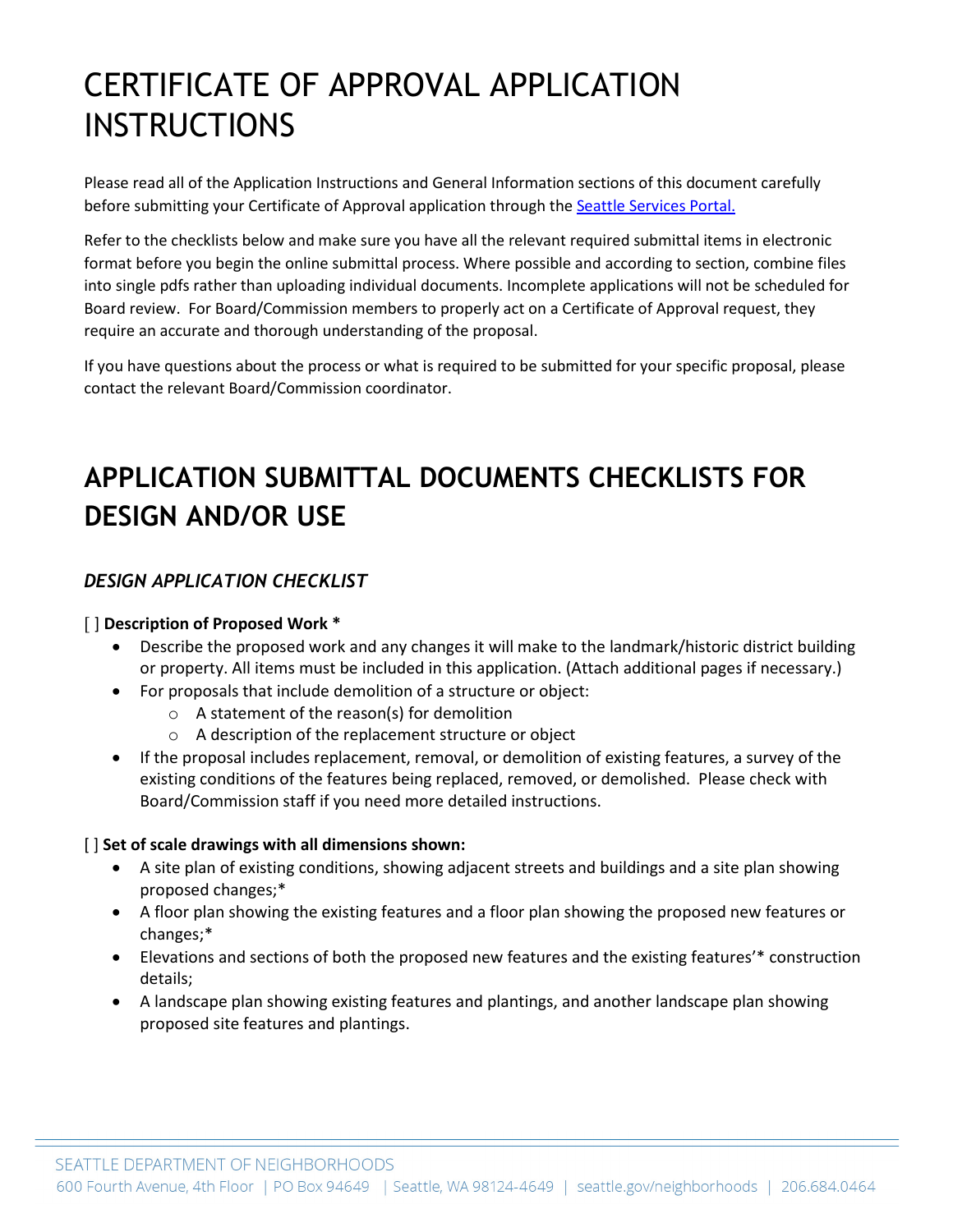[ ] **For proposals including new signage, awnings, or exterior lighting please make sure to include the following:** 

- Scale drawings of proposed signage or awnings showing the overall dimensions, material, graphic designs, typeface, letter size and colors;
- Scale plan, photograph, or elevation drawing showing the location of the proposed awning or sign;
- Scale detail drawing showing the proposed method of attaching the new awning, sign, or proposed exterior lighting;
- The wattage and specifications of the proposed lighting, and a picture of the lighting fixture;

#### [ ] **Photographs\***

• Color photographs of any existing features of the building, site or object that would be altered and photographs showing the context of those features such as the building facade where they are located. The photographs must clearly show these features. Photographs must be combined into one pdf, not uploaded individually.

#### [ ] **Materials, Colors and/or Finish Samples**

- Please upload a digital image that represents the proposed materials, colors and/or finishes. If the proposal includes new finishes or paint, and an elevation drawing or a photograph showing the location of proposed new finishes or paint.
- Please upload a digital image of sample of proposed sign colors or awning material and color;
- DON staff will follow up with the applicant if a physical sample needs to be submitted.
- Photographs must be combined into one pdf, not uploaded individually.

#### [ ] **Landlord Consent\***

**[Property Owner Authorization Form](http://www.seattle.gov/Documents/Departments/Neighborhoods/HistoricPreservation/DON-HP-Property-Owner-Authorization.docx)** 

#### [ ] **Fee (see below for fee schedule)\***

# *USE APPLICATION CHECKLIST*

#### [ ] **Check all boxes that apply:**

- [] New business
- [] Change of use for existing business
- [ ] Expansion of use
- [] Temporary use
- [ ] Change of ownership for existing business (**FOR PIKE PLACE MARKET ONLY**)
- [] Change of location
- [ ] Increase business area (square footage)
- [ ] Increase/decrease commercial area/areas not open to the public
- [ ] Street use/right of way
- [ ] Other

#### [ ] **Current use/vacancy information, if applicable:**

• Provide a written description of the current use.

#### [ ] **Written description of proposed merchandise/service:**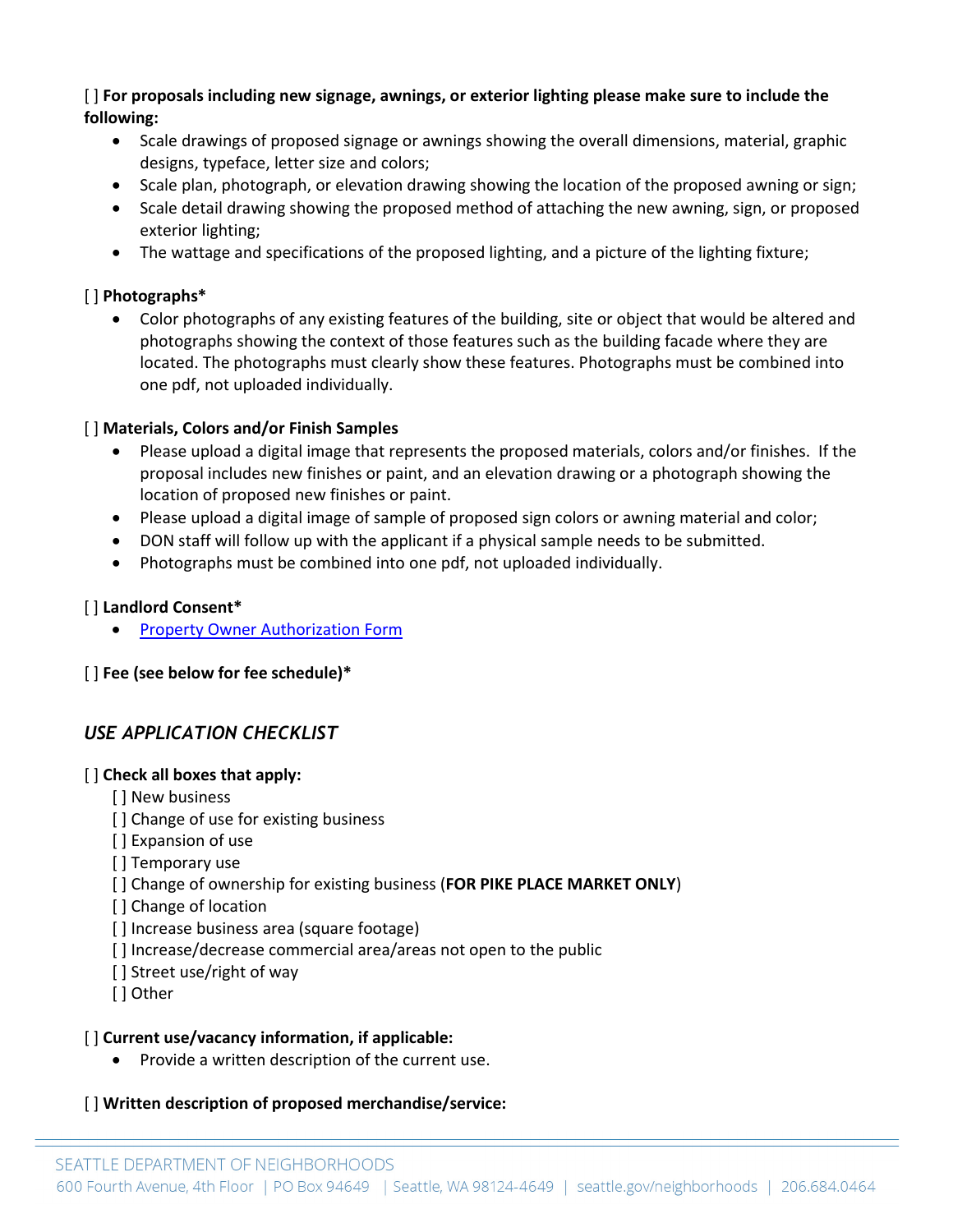• Provide a complete written description of the merchandise or service to be provided. The description should include any proposed use, change of use, expansion of use, change of ownership or location, increase in business area. Attach additional sheets if necessary.

#### [ ] **Proposed business hours (FOR PIKE PLACE MARKET ONLY):**

• Provide the business hours using 24-hour clock.

#### [ ] **Site plan showing location of business:**

• Provide a scale site showing the location of the business.

#### [ ] **Floor plan showing location of business:**

• A floor plan showing the existing features and a floor plan showing the proposed new features or changes;\*

#### [ ] **Written description of ownership interest and role in the business operation (FOR PIKE PLACE MARKET ONLY):**

- Changes to existing business ownership structure only: List all existing owners and their roles in the business operation.
- Describe the type of proposed ownership of the business (sole-proprietor, LLC, corporation, etc.).
- What percentage in the corporation, LLC, etc. does each owner own? Provide a copy of documentation listing all proposed owners and the percentages they own, such as corporation/LLC formation documents or an Annual Report. *Note: Sole proprietors do not need to submit this documentation.*
- Describe any financial affiliations of all the prospective owners have an existing business or businesses, including any retail locations. If there are no affiliations, write "none."
- State specifically the role of each owner in the operation of the business, including which owner or owners will be onsite regularly at the business.

#### [ ] **Landlord Consent**

• [Property Owner Authorization Form](http://www.seattle.gov/Documents/Departments/Neighborhoods/HistoricPreservation/DON-HP-Property-Owner-Authorization.docx)

#### [ ] **Fee (see below for fee schedule)**

• Please be prepared to provide the construction value. The construction value is only the value for the scope of work in the application, which may be less than the overall project cost. Once you enter the construction value, a fee will be calculated for you and you will receive an email informing you of the fee amount due.

#### *FEE INFORMATION*

SMC 22.900G.010 requires that an application fee be charged for each review for a Certificate of Approval. The fee is determined by the dollar value of the proposed project:

Design Approval \$0 - 1,500 of construction costs......\$25.00 Each additional \$5,000 of costs......\$10.00 Maximum fee per review...........\$4,000.00\*\* Use Approval……………………..\$25.00 Street Use Approval………………\$25.00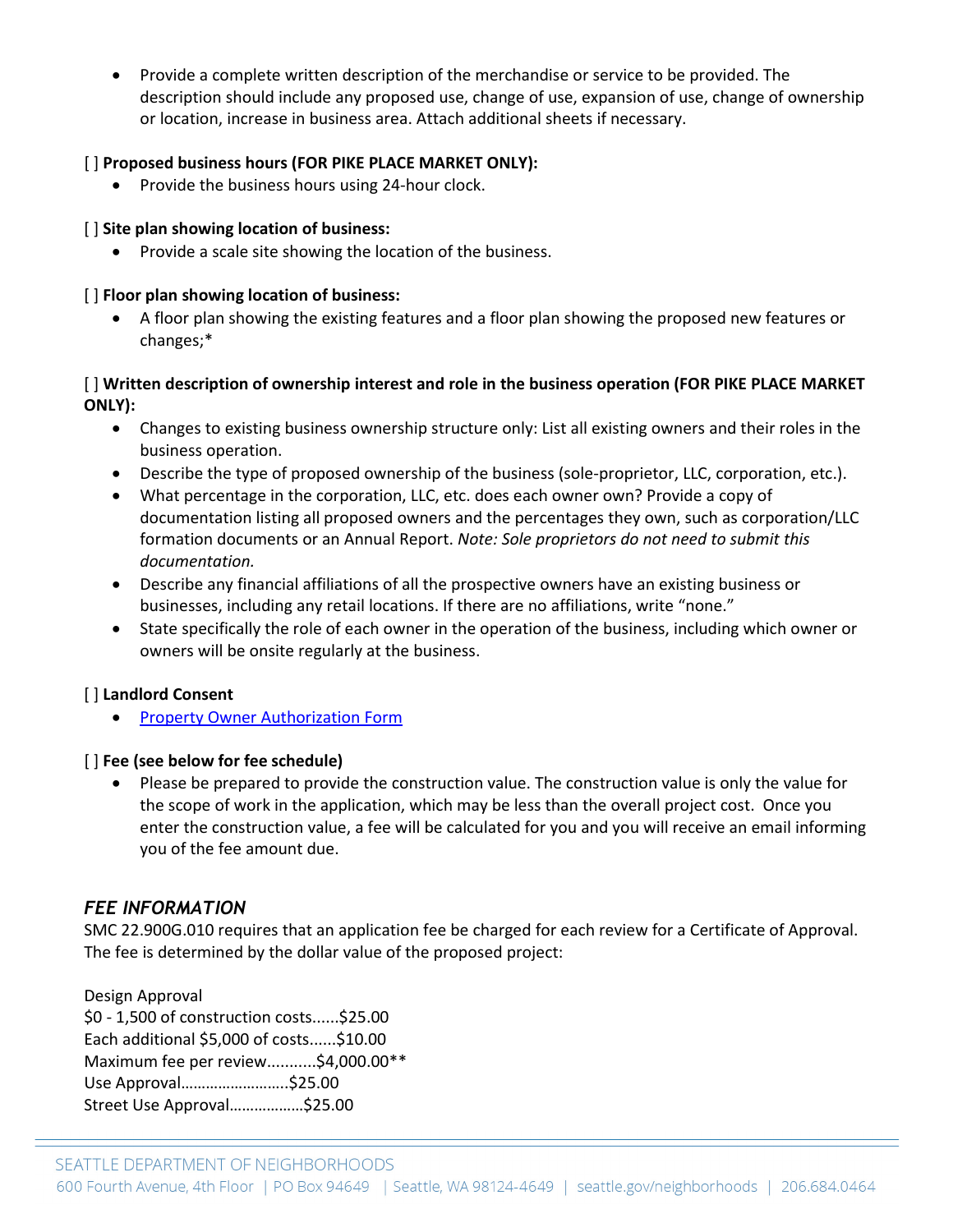\*\* Except that the maximum fee for a Certificate of Approval for new construction projects shall be \$20,000; except projects including housing financed, in whole or in part, by public funding; or projects that elect the MHA performance option according to Sections 23.58B.050 or 23.58C.050. Estimate the construction costs, calculate the fee and make checks payable to the City of Seattle.

### *DETERMINATION OF COMPLETENESS*

The staff shall determine whether an application is complete and shall notify the applicant in writing within twenty-eight (28) days of the application being filed whether the application is complete or that the application is incomplete and what additional information is required before the application will be complete. Within fourteen (14) days of receiving the additional information, the staff shall notify the applicant in writing whether the application is now complete or what additional information is necessary. An application shall be deemed to be complete if the staff does not notify the applicant in writing by the deadlines in this section that the application is incomplete. A determination that the application is complete is not a determination that the application is vested.

The determination of completeness does not preclude the staff or the Board/Commission from requiring additional information during the review process if more information is needed to evaluate the application according to the standards in SMC 23.66, SMC 25.12, SMC 25.16, SMC 25.20, SMC 25.21, SMC 25.22, SMC 25.24, or SMC 25.30 and in any rules adopted by the relevant Board/Commission, or if the proposed work changes.

#### *PRELIMINARY DESIGN*

An applicant may make a written request to submit an application for a Certificate of Approval for a preliminary design if the applicant waives in writing the deadline for a Board/Commission decision on the final design and any deadlines for decision on related permit application under review by the Department of Construction and Inspections. *A written waiver must be included with this application.* The staff may reject the request if it appears that approval of a preliminary design would not be an efficient use of staff or Board time and resources, or would not further the goals and objectives of SMC 23.66, SMC 25.12, SMC 25.16, SMC 25.20, SMC 25.21, SMC 25.22, SMC 25.24, or SMC 25.30. To be complete, an application for preliminary design must include the following information listed in the checklist identified with an asterisk above; please consult with the relevant Board/Commission coordinator if you are unsure. *A Certificate of Approval that is granted for a preliminary design shall be conditioned upon subsequent submittal and Board approval of the final design, including all of the information listed above in subsection B, prior to issuance of permits for work affecting the landmark.*

# *REVISIONS TO PLANS, EXPIRATION OF CERTIFICATES*

Work must occur exactly according to approved plans. ANY revisions, omissions or additions to plans must be reviewed by the Board prior to execution. Unless specified otherwise, work approved under any Certificate of Approval must be completed within eighteen (18) months of the date of issue. If work has not been completed within eighteen months, the Certificate becomes null and void.

# *APPEAL PROCEDURE*

Any interested person may appeal a decision of the Board/Commission to the City Hearing Examiner. The appeal and a copy of the Certificate of Approval decision must be filed with the Hearing Examiner, City of Seattle, POB ox 94729, Seattle, WA 98124-4729 before 5:00 p.m. on the fourteenth (14th) day following the date of issuance of the decision, and must be accompanied by a \$85.00 filing fee in the form of a check